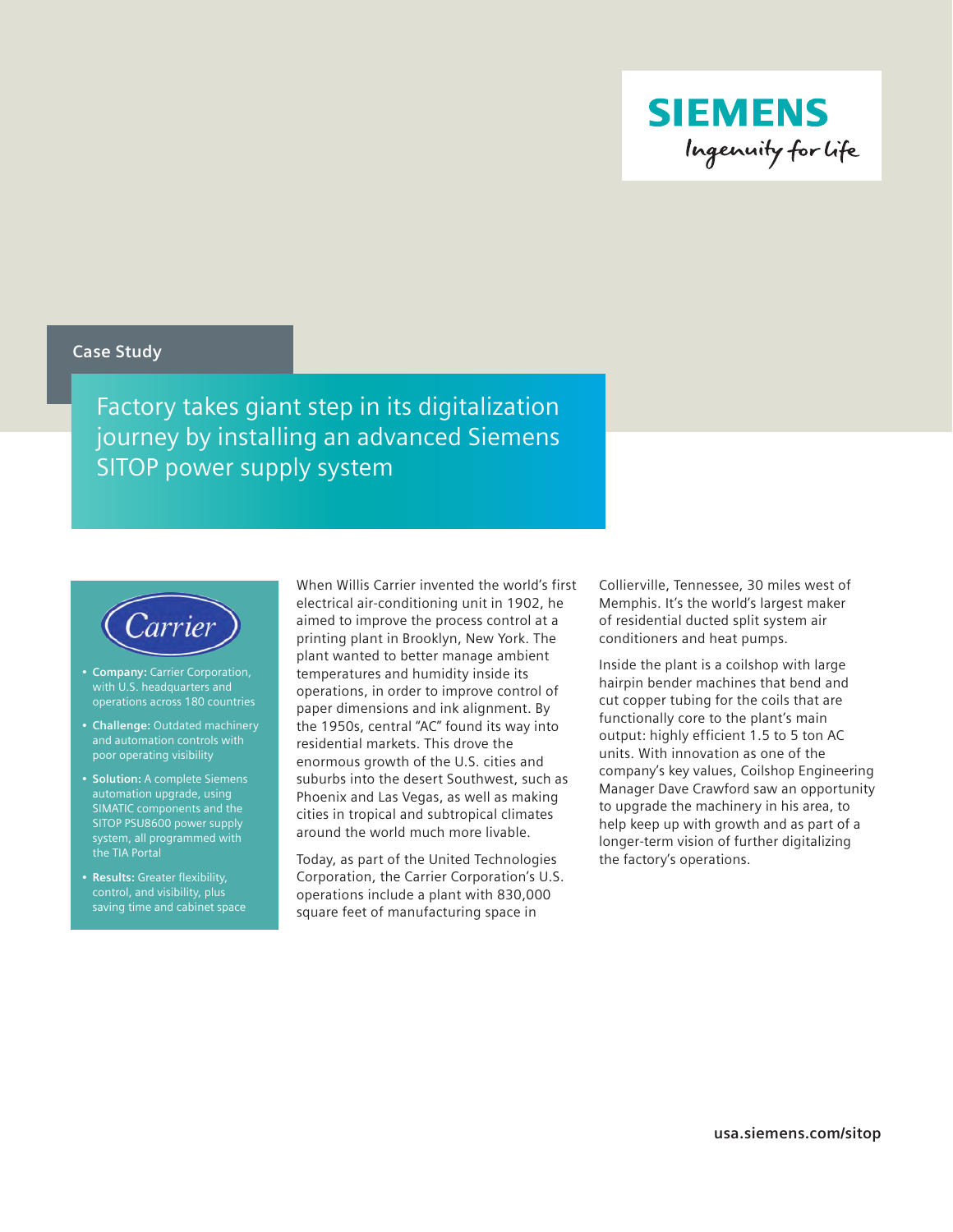

Figure 1. Left, view inside the Carrier factory coilshop, with newly installed Siemens SIMATIC Comfort Panel HMI in right foreground. Right, bent copper tubing destined for the insides of 1.5–5.0-ton residential air conditioners manufactured at the plant.

## **Challenge: Outdated machinery and automation controls with poor operating visibility**

Crawford explains that the machinery's existing control system was designed in the 1990s with a proprietary, multi-axis controller and Opto22 I/O. "To accommodate the growth expected from a new product line, we put in a capital request to replace our old bender machines that were built in the 1990s and are much slower than what's available today," he says.

Crawford needed to cut costs and improve quality without losing his shop's productivity. "Since that was the case, we decided to challenge ourselves and rebuild some of the older benders to boost their performance speed and output quality to what we knew we needed," he says. "And to prove we could, we started with the oldest machine we had."

## **Solution: A complete Siemens automation upgrade, using SIMATIC components and the SITOP PSU8600 power supply system, all programmed with the TIA Portal**

Crawford recalls taking part in some planning discussions where the upgrade feasibility was questioned. "When they said that, it became an immediate challenge for me to show them otherwise," he says. "We stripped the machine completely down, cleaned it up, added new hydraulics and a multi-axis controller arm. We then put all the I/O in one main cabinet, and installed brand new Siemens controls and HMIs. We also swapped out the old motors and starters for Siemens ones and its latest power supply unit."

Specifically, Crawford used Siemens SIMATIC S7-1500 safetyintegrated PLCs, SIMATIC ET 200SP central and remote I/O, and SIMATIC Comfort Panel HMIs in the machine's overhaul, all programmed in the Siemens TIA Portal's common engineering framework. In addition, he installed the Siemens SITOP PSU8600 power supply system, which he notes delivered a big boost to the bender machine's modernization.

"The SITOP PSU8600 power supply system has given us a lot of advantages," Crawford says. "Long before this, we had installed expensive indicating fuse blocks in our power management scheme with all kinds of wiring that needed our electrician's attention."

"Then we upgraded to two SITOP 24V/20A modular converters and four PSE200U selectivity modules for circuit protection. While those worked great and were a big improvement over what we had before, the 8600 takes us even further on our digitalization journey."

### **SITOP power solutions: reliability, flexibility, and efficiency**

SITOP power supply solutions are known worldwide for their reliability, flexibility, and efficiency – up to 95 percent. They're also used to manage critical, often variable, electrical network conditions, especially providing auxiliary power during utility interruptions to prevent machinery shutdowns altogether or enable safe shutdowns if the duration of power disruption is extended. For example, the SITOP PSU8600 power supply can deliver 50 percent extra power for short-term loads, and it can buffer brief power failures up to 20 seconds at a full 40 A load, should a situation require it.

The ultra-compact and modular SITOP PSU8600 power supply is the most recent addition to the SITOP portfolio. It's fully programmable in the TIA Portal, same as all of the SIMATIC devices, so Crawford could do his power engineering with the same tool he used for his automation and controls – and do it just as easily and quickly. The SITOP PSU8600 power supply family also includes optional, easy-to-install expansion, buffering, and battery modules to address a wide range of power management needs.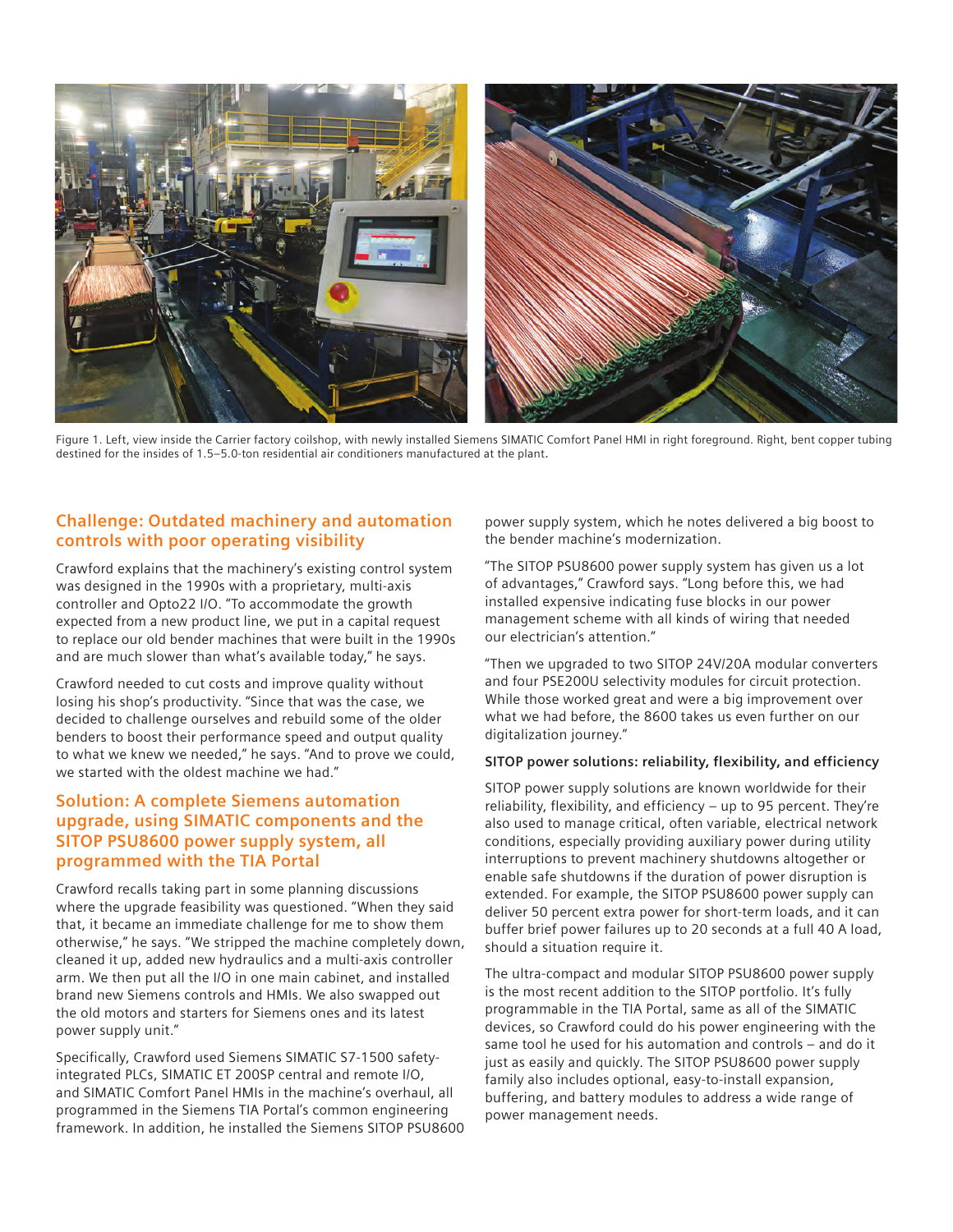

Figure 2. The Siemens SITOP PSU8600 power supply system requires half the cabinet space than the previous SITOP solution it replaced. At left is previous cabinet configuration using two SITOP 24 V / 20 A modules and four PSE200U for circuit protection, with significant wiring required. At right is the upgraded configuration: One Siemens SITOP PSU8600 5-28 V / 40 A basic module and three SITOP CNX8600 expansion modules for power, integrated circuit protection, and diagnostics via PROFINET.

In fact, Crawford upgraded to one SITOP PSU8600 5-28 V/40 A module and three SITOP CNX8600 expansion modules for power, integrated circuit protection, and diagnostics via PROFINET. Altogether, the modules took up half the cabinet space as the power modules they replaced, as show in Figure 2.

#### **Fast, easy installation**

Installation was easy, Crawford reports, thanks to the SITOP System Clip Link connector system. It allows the basic SITOP PSU8600 devices to be expanded using expansion modules, buffer modules, and uninterruptible power supplies without requiring any wiring.

# **"We virtually eliminated our wiring with this connector system, and it makes expansion a total breeze, taking just minutes."**

With the SITOP PSU8600 power supply's built-in Industrial Ethernet/PROFINET switch functionality, plus the two ports on its base units, Crawford was able to easily connect its modules to the factory's existing automation network. Able to support both in-line and ring network topologies, the power supply also features the open OPC UA machine-tomachine communications protocol, so it can interconnect with other third-party equipment that also features OPC UA communications.

### **Results: Greater flexibility, control, and visibility, plus saving time and cabinet space**

With the SITOP PSU8600 and the TIA Portal, Crawford can check in on the coilshop machinery's operating power conditions and energy management functions, to view and evaluate diagnostics

data. He can either access this information locally from the machine's HMI or remotely, from wherever he has an Internet connection, thanks to its built-in web server.

"Given the SITOP 8600's connectivity and its operation via the SIMATIC PLCs and TIA Portal, I have total control and flexibility over assigning various devices and machinery different voltages and amperages, both input and output levels," Crawford says. "Do I want 24 volts? 12 volts? 5 volts? It doesn't matter. With just one 8600 power supply system, I can easily set and see them any way I want. This saves money and cabinet space on having to buy, install, and manage separate power supplies for different voltages."

What's more, Crawford can see the power levels and trends of everything he's running at any given time from just about anywhere he has an Internet connection."I can check and adjust machine and device voltages as necessary from my upstairs office desk or even from home or away, for that matter, without having to take time and go down to the shop floor," he says.

# **"I can remotely look at what is going on and identify any potential issues like a device that's drawing too much current. I also don't need a factory electrician to do it for me or to assist me."**

### **Saving staff time, while finding and resolving power issues sooner**

Being able to get power diagnostics via the SITOP PSU8600 through the HMI display or remotely via the web server also saves Crawford and his staff time when troubleshooting.